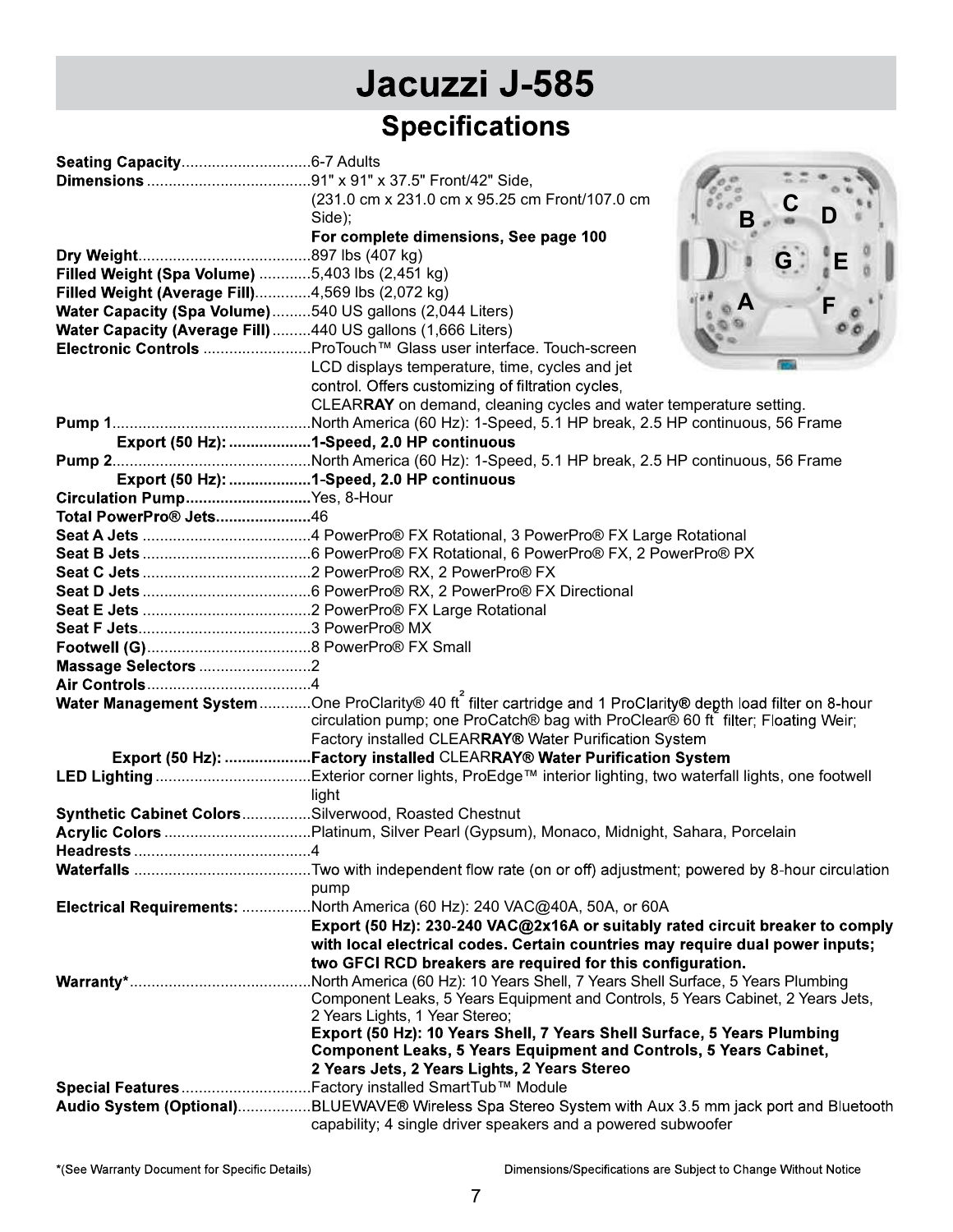

## Seat Depths

 $A = 26.63" (67.64 cm)$  $B = 21.00$ " (53.34 cm)  $C = 27.00$ " (68.58 cm)  $D = 20.00$ " (50.80 cm)  $E = 23.00$ " (58.42 cm)  $F = 21.38$ " (54.31 cm)

 $G = 24.50$ " (62.23 cm)  $H = 20.13$ " (51.13 cm)  $I = 33.00$ " (83.82 cm)

Listed dimensions represent distance from top of acrylic to lowest point in seat. Tolerance ± 0.5"  $(1.27 cm).$ 



Dimensions/Specifications are Subject to Change Without Notice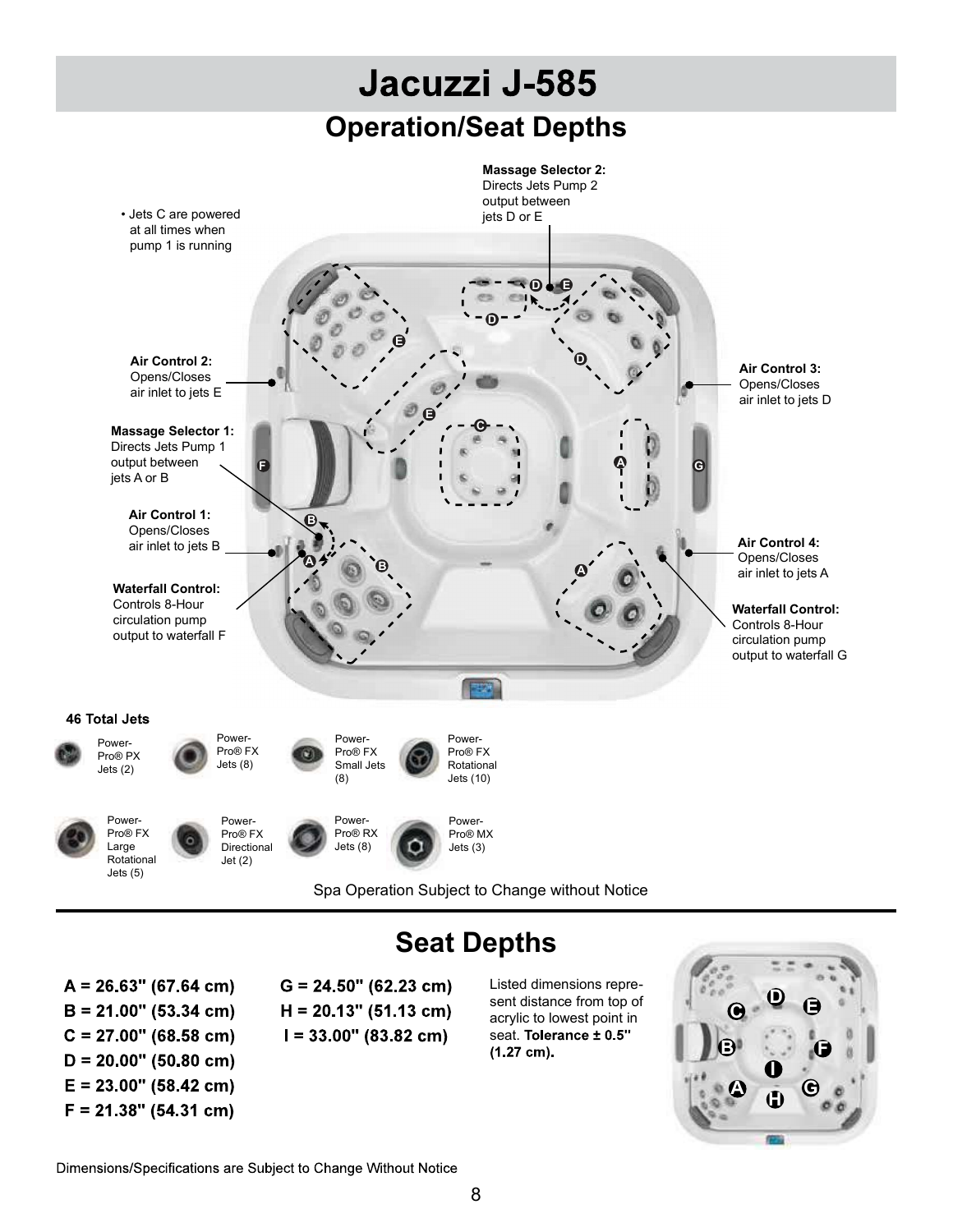## **Dimensions**



Dimensions/specifications subject to change without notice. Tolerance ±0.5" (1.27 cm)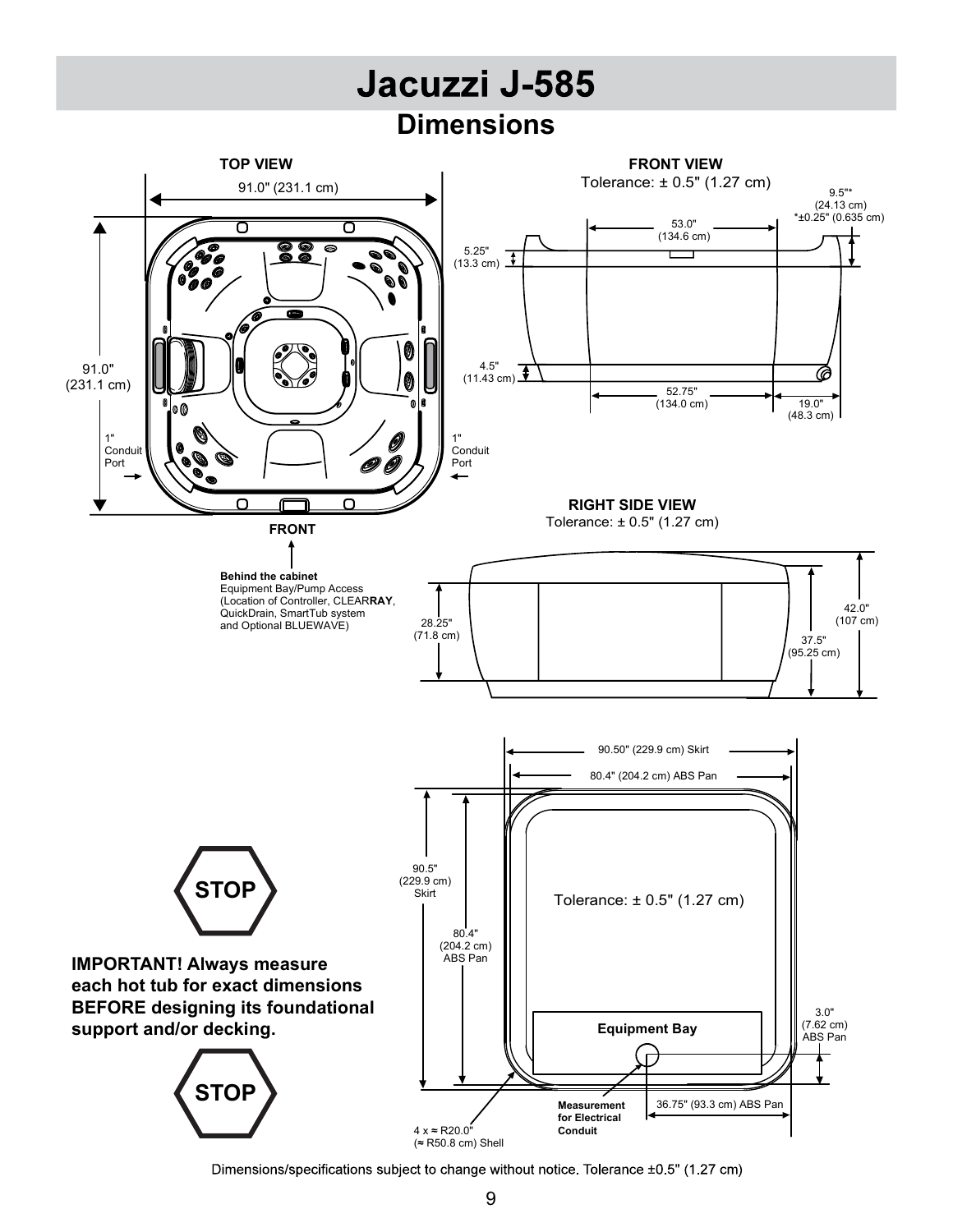# Jacuzzi J-575

## **Specifications**

|                                                                                                                         | (231.0 cm x 231.0 cm x 95.25 cm Front/107.0 cm Side);                                                                                                               |
|-------------------------------------------------------------------------------------------------------------------------|---------------------------------------------------------------------------------------------------------------------------------------------------------------------|
|                                                                                                                         | For complete dimensions, See page 100                                                                                                                               |
|                                                                                                                         |                                                                                                                                                                     |
| Filled Weight (Spa Volume) 5,446 lbs (2,470 kg)                                                                         |                                                                                                                                                                     |
| Filled Weight (Average Fill)4,612 lbs (2,092 kg)                                                                        |                                                                                                                                                                     |
| Water Capacity (Spa Volume)545 US gallons (2,063 Liters)<br>Water Capacity (Average Fill) 445 US gallons (1,685 Liters) |                                                                                                                                                                     |
|                                                                                                                         | Electronic Controls ProTouch™ Glass user interface. Touch-screen LCD                                                                                                |
|                                                                                                                         | displays temperature, time, cycles and jet control. Offers                                                                                                          |
|                                                                                                                         | customizing of filtration cycles, CLEARRAY® on demand, cleaning cycles and water                                                                                    |
|                                                                                                                         | temperature setting.                                                                                                                                                |
|                                                                                                                         |                                                                                                                                                                     |
|                                                                                                                         | Export (50 Hz): 1-Speed, 2.0 HP continuous                                                                                                                          |
|                                                                                                                         |                                                                                                                                                                     |
|                                                                                                                         | Export (50 Hz): 1-Speed, 2.0 HP continuous                                                                                                                          |
| Circulation PumpYes, 8-Hour                                                                                             |                                                                                                                                                                     |
| Total PowerPro® Jets49                                                                                                  |                                                                                                                                                                     |
|                                                                                                                         |                                                                                                                                                                     |
|                                                                                                                         |                                                                                                                                                                     |
|                                                                                                                         |                                                                                                                                                                     |
|                                                                                                                         | Large Rotational                                                                                                                                                    |
|                                                                                                                         |                                                                                                                                                                     |
|                                                                                                                         |                                                                                                                                                                     |
|                                                                                                                         |                                                                                                                                                                     |
| Massage Selectors 2                                                                                                     |                                                                                                                                                                     |
|                                                                                                                         |                                                                                                                                                                     |
|                                                                                                                         | Water Management System One ProClarity® 40 ft filter cartridge and 1 ProClarity® depth load filter on 8-hour                                                        |
|                                                                                                                         | circulation pump; one ProCatch® bag with ProClear® 60 ft filter; Floating Weir;                                                                                     |
|                                                                                                                         | Factory installed CLEARRAY® Water Purification System                                                                                                               |
|                                                                                                                         | Export (50 Hz): Factory installed CLEARRAY® Water Purification System                                                                                               |
|                                                                                                                         | light                                                                                                                                                               |
| Synthetic Cabinet ColorsSilverwood, Roasted Chestnut                                                                    |                                                                                                                                                                     |
|                                                                                                                         |                                                                                                                                                                     |
|                                                                                                                         |                                                                                                                                                                     |
|                                                                                                                         |                                                                                                                                                                     |
|                                                                                                                         | pump                                                                                                                                                                |
|                                                                                                                         | Electrical Requirements: North America (60 Hz): 240 VAC@40A, 50A, or 60A                                                                                            |
|                                                                                                                         | Export (50 Hz): 230-240 VAC@2x16A or suitably rated circuit breaker to comply                                                                                       |
|                                                                                                                         | with local electrical codes. Certain countries may require dual power inputs;                                                                                       |
|                                                                                                                         | two GFCI RCD breakers are required for this configuration.                                                                                                          |
|                                                                                                                         |                                                                                                                                                                     |
|                                                                                                                         |                                                                                                                                                                     |
|                                                                                                                         | Component Leaks, 5 Years Equipment and Controls, 5 Years Cabinet, 2 Years Jets,                                                                                     |
|                                                                                                                         | 2 Years Lights, 1 Year Stereo;                                                                                                                                      |
|                                                                                                                         | Export (50 Hz): 10 Years Shell, 7 Years Shell Surface, 5 Years Plumbing                                                                                             |
|                                                                                                                         | <b>Component Leaks, 5 Years Equipment and Controls, 5 Years Cabinet,</b>                                                                                            |
|                                                                                                                         | 2 Years Jets, 2 Years Lights, 2 Years Stereo                                                                                                                        |
|                                                                                                                         | Special Features Factory installed SmartTub™ Module                                                                                                                 |
|                                                                                                                         | Audio System (Optional)BLUEWAVE® Wireless Spa Stereo System with Aux 3.5 mm jack port and Bluetooth<br>capability; 4 single driver speakers and a powered subwoofer |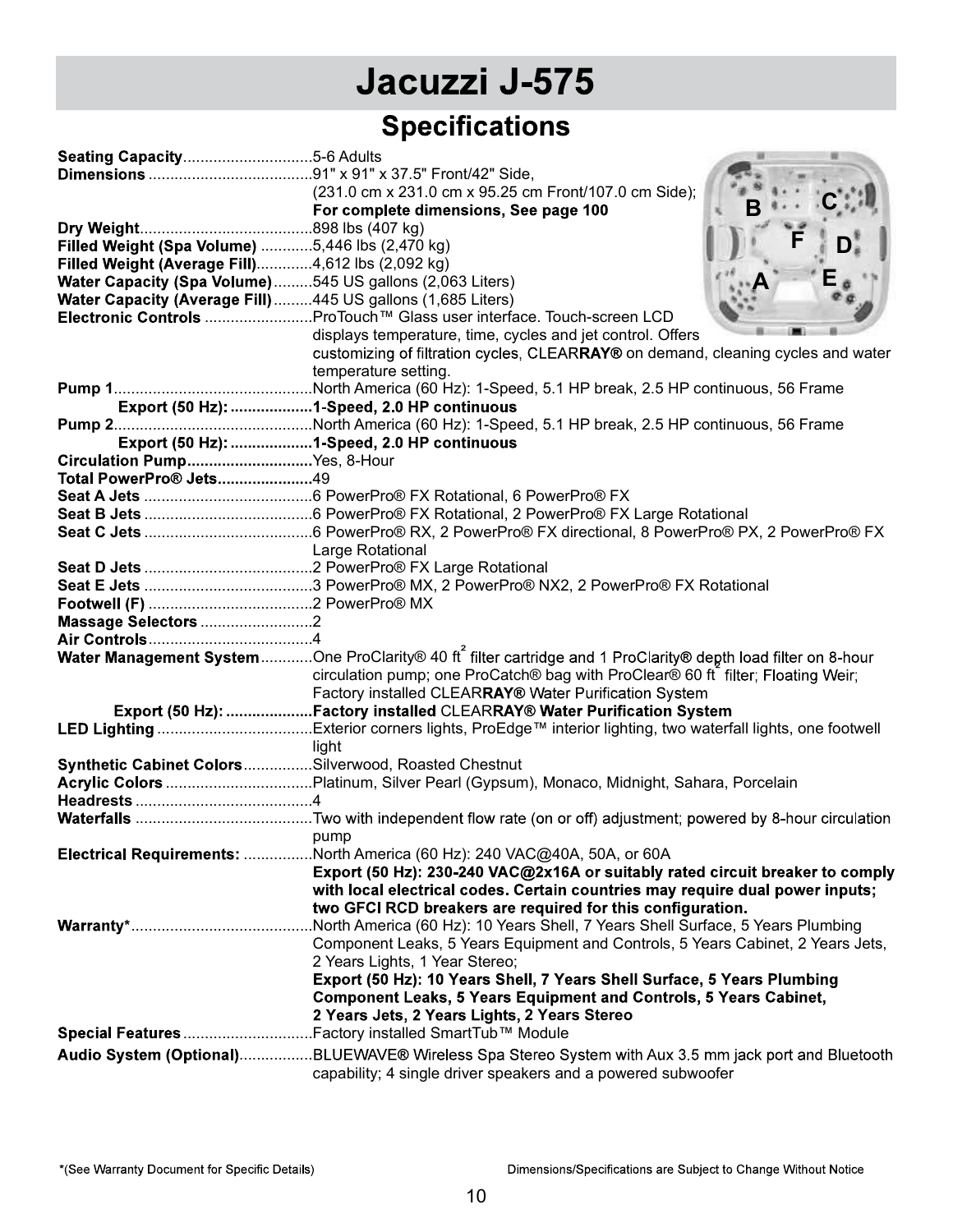

Spa Operation Subject to Change without Notice

 $A = 27.50$ " (69.85 cm)  $B = 23.50$ " (59.69 cm)  $C = 27.00$ " (68.58 cm)  $D = 21.50$ " (54.61 cm)  $E = 24.75$ " (62.87 cm)  $F = 18.25$ " (46.36 cm)

# Seat Depths

 $G = 33.25$ " (84.46 cm)  $C1 = 17.75$ " (45.09 cm)  $C2 = 24.75$ " (62.87 cm) Listed dimensions represent distance from top of acrylic to lowest point in seat. Tolerance ± 0.5"  $(1.27 cm).$ 



Dimensions/Specifications are Subject to Change Without Notice